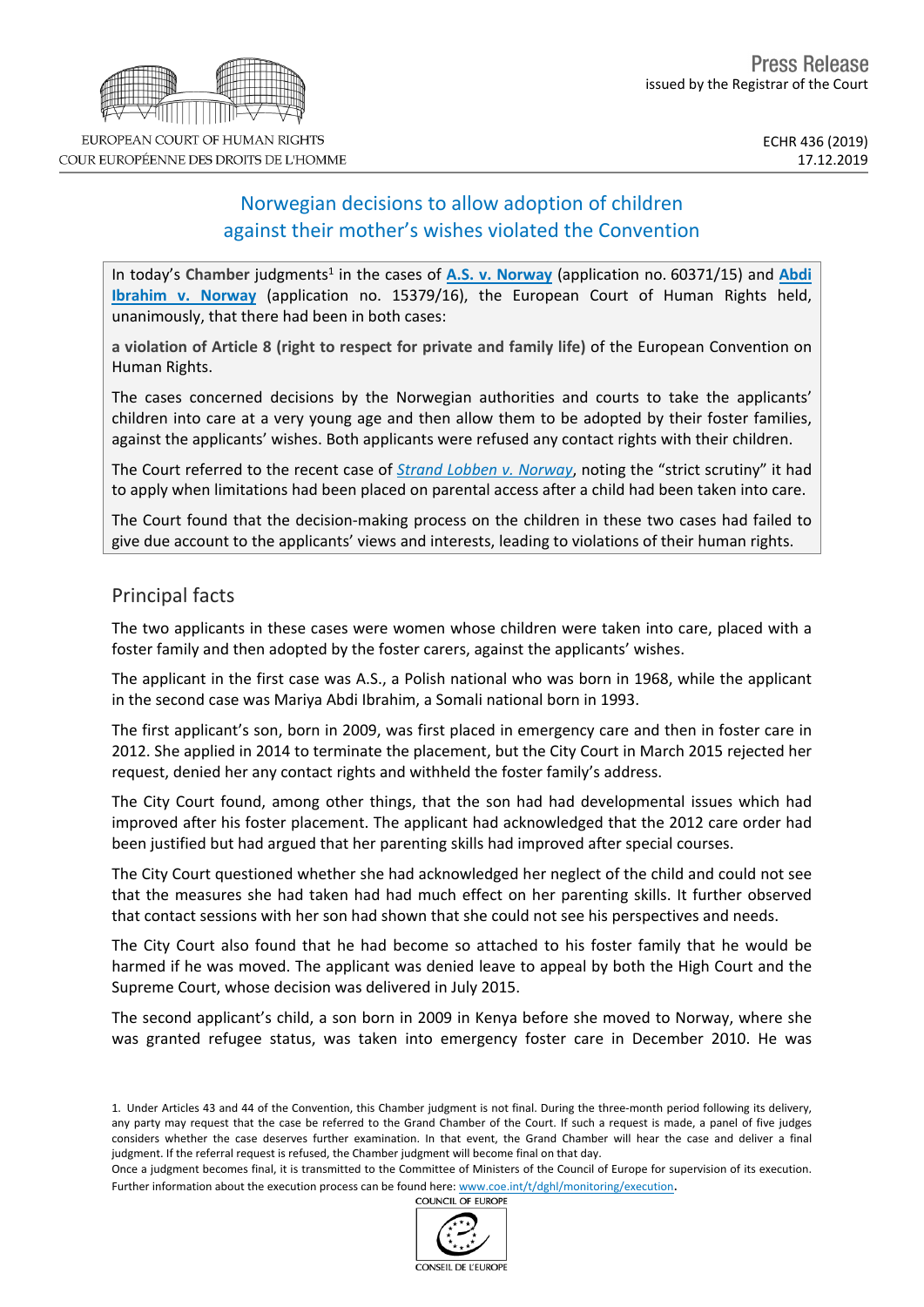subsequently placed with a Christian family, while the applicant had argued he should go to either her cousins or to a Somali or Muslim family.

The authorities applied to allow the foster family to adopt the child, which would lead to the applicant having no contact, and for the applicant's parental rights to be removed. She appealed: she did not ask for the child's return as he had spent a long time with foster parents to whom he had become attached, but she sought contact so he could maintain his cultural and religious roots.

The High Court ruled by a majority in May 2015 to dismiss the applicant's appeal and allow the adoption. Among other things, it examined issues arising from his being adopted by a Christian family, such as ethnicity, culture and religion. She was refused leave to appeal to the Supreme Court in September 2015.

## Complaints, procedure and composition of the Court

The applicant in the first case complained that the decisions refusing to terminate her child's foster placement, the refusal of contact, and the withholding of his address had constituted a violation of Article 8 (right to respect for private and family life). The application was lodged with the European Court of Human Rights on 25 November 2015.

The applicant in the second case complained about the withdrawal of her parental rights and the authorisation for adoption, relying on Article 8 and Article 9 (freedom of thought, conscience and religion). The application was lodged on 17 March 2016.

Judgment in both cases was given by a Chamber of seven judges, composed as follows:

Robert **Spano** (Iceland), *President*, Marko **Bošnjak** (Slovenia), Valeriu **Griţco** (the Republic of Moldova), Egidijus **Kūris** (Lithuania), Ivana **Jelić** (Montenegro), Arnfinn **Bårdsen** (Norway), Darian **Pavli** (Albania),

and also Hasan **Bakırcı**, *Deputy Section Registrar.*

## Decision of the Court

### *Considerations common to both cases*

The Court reiterated the principles related to child welfare as set out in *Strand Lobben.* Where public care had been imposed, the authorities had a duty to take measures to facilitate family reunification as soon as reasonably feasible.

Where there was a conflict of interests between a child and the parents, the authorities had to strike a fair balance, although a child's best interests could override those of a parent. Family ties could only be severed in very exceptional circumstances.

States had wide discretion ("a wide margin of appreciation") when deciding on taking a child into care, but the Court had to apply a "stricter scrutiny" of further limitations, such as restricting parental access, as they could lead to a parent and young child's family relations being curtailed.

### *Case of A.S. v. Norway*

The Court noted that the March 2015 City Court judgment refusing the applicant's request to end her son's foster placement had stated that such care was expected to be "long term". Furthermore,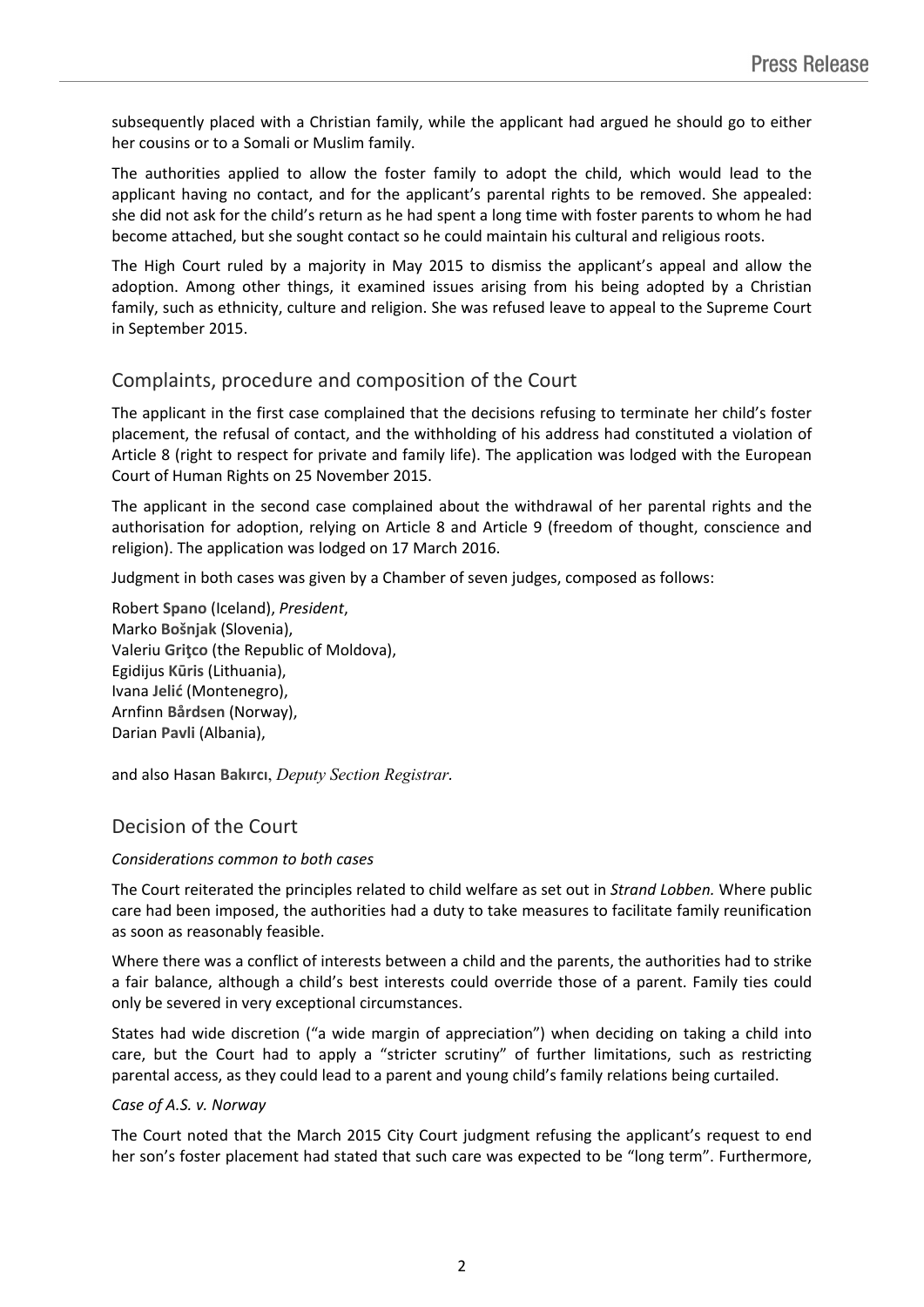the proceedings before that point had also carried the assumption of an extended placement. The situation had thus been cemented from the outset, in particular through a strict regime of visits.

The Court found no grounds to second-guess the City Court's assessment of aspects of the case. However, it observed that a finding that the applicant had shortcomings in her basic and intuitive parental skills was particularly challenging as it had to rest on vague and subjective criteria.

The Court also emphasised that the City Court's decision, which had effectively represented the end-point for the applicant's family life with her son, had to be based on a sufficiently broad and updated factual basis, particularly where she had argued that her parenting skills had improved.

The City Court had assessed a number of relevant issues, but it was striking that it had nevertheless rejected all the evidence in the applicant's favour with limited or no reasoning. Furthermore, the March 2015 judgment had been based on old reports: her parenting skills had last been assessed independently in 2012, while the foster parents had been the ones who had reported on the child's development from 2013 to 2015, without further independent corroboration.

The decision to refuse to terminate foster care had been based to a large extent on the child's negative reactions to contact sessions with the applicant. However, those reactions had also been reported on by the foster parents as they had been with him between the sessions. Psychologists had disagreed as to why the child had reacted negatively to his mother. In short, the City Court had provided limited grounds for its finding about the nature and cause of the child's negative reactions.

The Court, emphasising the gravity of the interference in question and the seriousness of the interests at stake, did not consider that the decision-making process leading to the orders against the applicant had been conducted to ensure that all her views and interests had been duly taken into account. It concluded that there had been a violation of Article 8.

### *Case of Abdi Ibrahim v. Norway*

The Court decided to consider the applicant's complaints under Article 8 alone.

It noted that Ms Abdi Ibrahim had not sought her child's return but had asked the courts to refuse his adoption and the removal of her parental rights, maintaining her contact rights. Nevertheless, the authorities had still been under an obligation to facilitate their family life, at the minimum by maintaining a relationship via regular contact in a way that was in the child's best interests.

The Court noted that from the outset her contact with her child had been severely limited by the authorities, thus already leading to a danger of their family ties being completely broken.

It was thus difficult to see how the authorities had fulfilled their duty to facilitate family reunification, especially when an initial care order was to be seen as a temporary measure and that adoption, the most far-reaching outcome, was only to be foreseen after careful consideration by the courts had led to a conclusion that reunification was not possible.

Furthermore, domestic authorities could not use a breakdown in family relations as a reason to authorise adoption when they had themselves created that situation by failing in their obligation to take measures to reunite a family.

A key issue in the High Court judgment had been that the child had reacted negatively to the few contact sessions that had taken place with the applicant.

However, it was not possible to draw clear conclusions about future contact from so few meetings. The High Court had also provided limited grounds for its findings on the nature and cause of the child's reactions during the meetings, which had nevertheless been crucial for its finding that adoption should go ahead. There had been little to suggest that contact would always be negative so as to conclude that breaking off all contact with the applicant would be in the child's best interests.